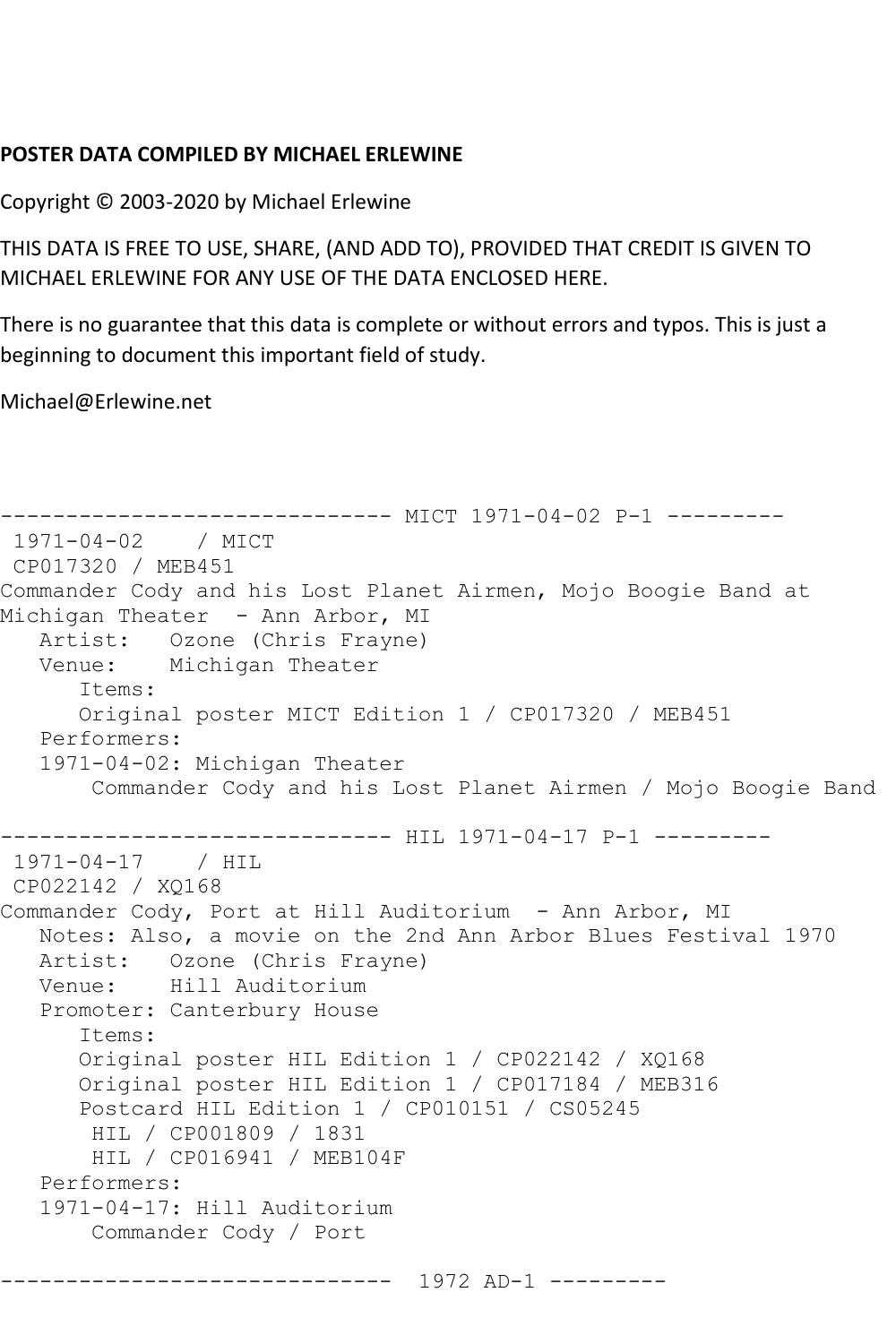1972 / CP001326 / 1343 Asleep at the Wheel, Joe Kerr Manager Artist: Ozone (Chris Frayne) Items: Advertisement Edition 1 / CP001326 / 1343 Performers: 1972: Asleep at the Wheel / Joe Kerr ------------------------------ 1972 BC-1 --------- 1972 CP000380 / 0385 Lost in the Ozone: Commander Cody and His Lost Planet Airmen: Business Card Artist: Ozone (Chris Frayne) Items: Edition 1 / CP000380 / 0385 Performers: 1972: Commander Cody and his Lost Planet Airmen / Joe Kerr ------------------------------ 1972 P-1 --------- 1972 / CP017187 / MEB319 Commander Cody and his Lost Planet Airmen, Buzzy Linhart at U. of New Haven Gym - New Haven, CT Artist: Ozone (Chris Frayne) Venue: U. of New Haven Gym Items: Original poster Edition 1 / CP017187 / MEB319 Performers: 1972: U. of New Haven Gym Commander Cody and his Lost Planet Airmen / Buzzy Linhart ------------------------------ HIL-4.196 1972-01-23 P-1 --------- 1972-01-23 / HIL 4.196 CP006104 / CP01353 Commander Cody and his Lost Planet Airmen, Buddies In the Saddle at Hill Auditorium - Ann Arbor, MI Notes: This is a great piece by Chris Frayne, who worked under the name of Ozone. Frayne, is one of the more important poster artists in the Midwest. Unfortunately, Frayne died at an early age and not much has been done to collect and document his work. Much of his work can be seen illustrating the Commander Cody band. George Frayne, Commander Cody, was his older brother. This is a very fine Ozone piece, one of his best. This item appears in the Art of Rock book, plate no. 4.196 Private Notes: Michigan \* B 200 CHECK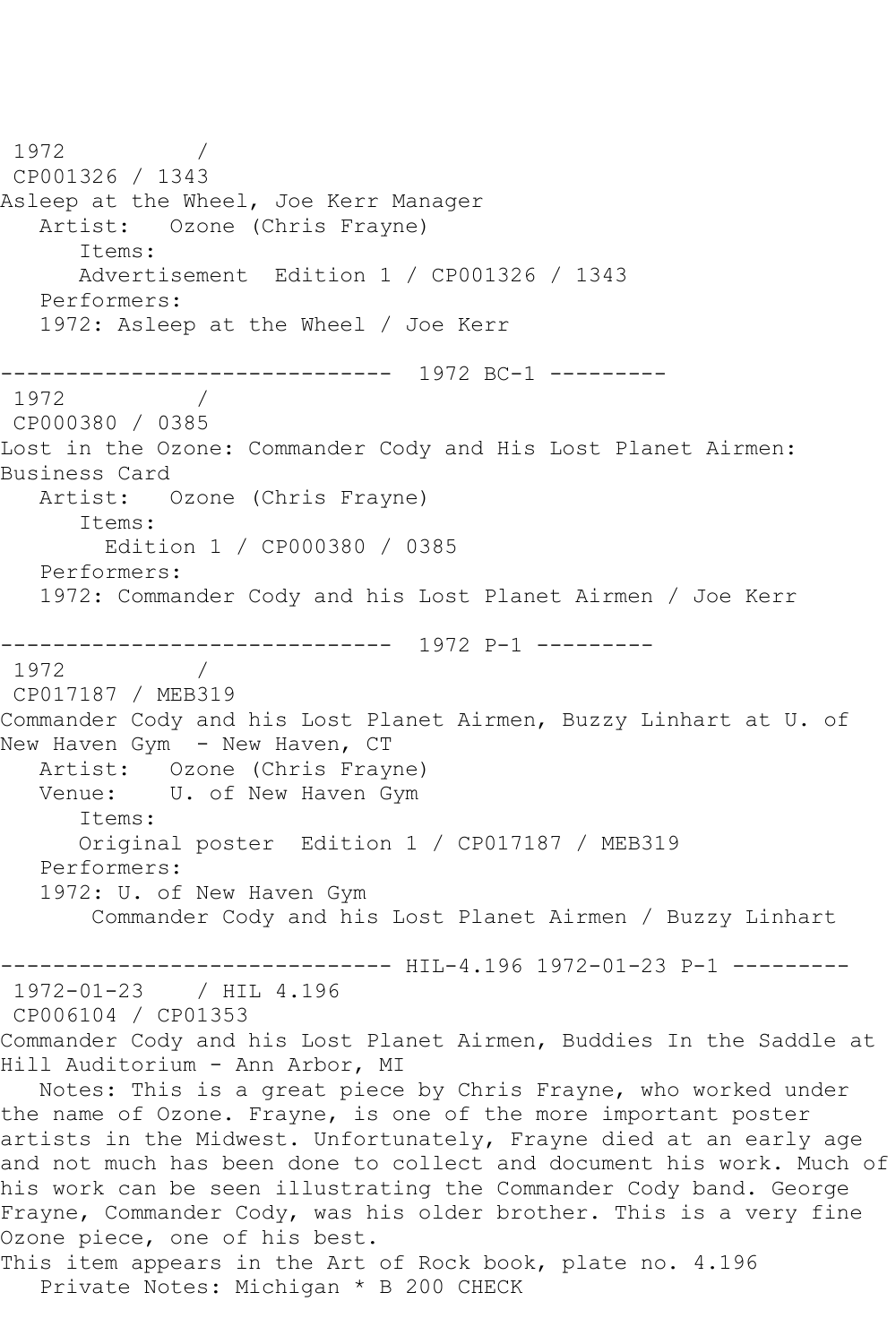Artist: Ozone (Chris Frayne) Venue: Hill Auditorium Promoter: UAC/Daystar Items: Original poster HIL-4.196 Edition 1 / CP006104 / CP01353 (16-  $1/2 \times 21 - 3/4$  AORPlate: 4.196 Price: 500.00 HIL-4.196 / CP002076 / 2065 AORPlate: 4.196 HIL-4.196 / CP017185 / MEB317 AORPlate: 4.196 HIL-4.196 / CP018510 / THJME0004 AORPlate: 4.196 Performers: 1972-01-23: Hill Auditorium Commander Cody and his Lost Planet Airmen / Buddies In the Saddle / Boogie Brothers ----------------------------- HIL 1972-02-19 P-1 ----------1972-02-19 / HIL CP017189 / MEB321 Delaney and Bonnie, Billy Preston at Hill Auditorium - Ann Arbor, MI Private Notes: \* B 150 @ Artist: Ozone (Chris Frayne)<br>Venue: Hill Auditorium Venue: Hill Auditorium Items: Original poster HIL Edition 1 / CP017189 / MEB321 Price: 400.00 HIL / CP019817 / XHOZONE Performers: 1972-02-19: Hill Auditorium Delaney and Bonnie / Billy Preston / Iris Bell ------------------------------ LNGB 1972-03-16 P-1 --------- 1972-03-16 / LNGB CP001491 / 1512 Commander Cody and his Lost Planet Airmen, Boogie Brothers at Longbranch - Berkeley, CA Artist: Ozone (Chris Frayne) Venue: Longbranch Items: Original poster LNGB Edition 1 / CP001491 / 1512 Performers: 1972-03-16: Longbranch Commander Cody and his Lost Planet Airmen / Boogie Brothers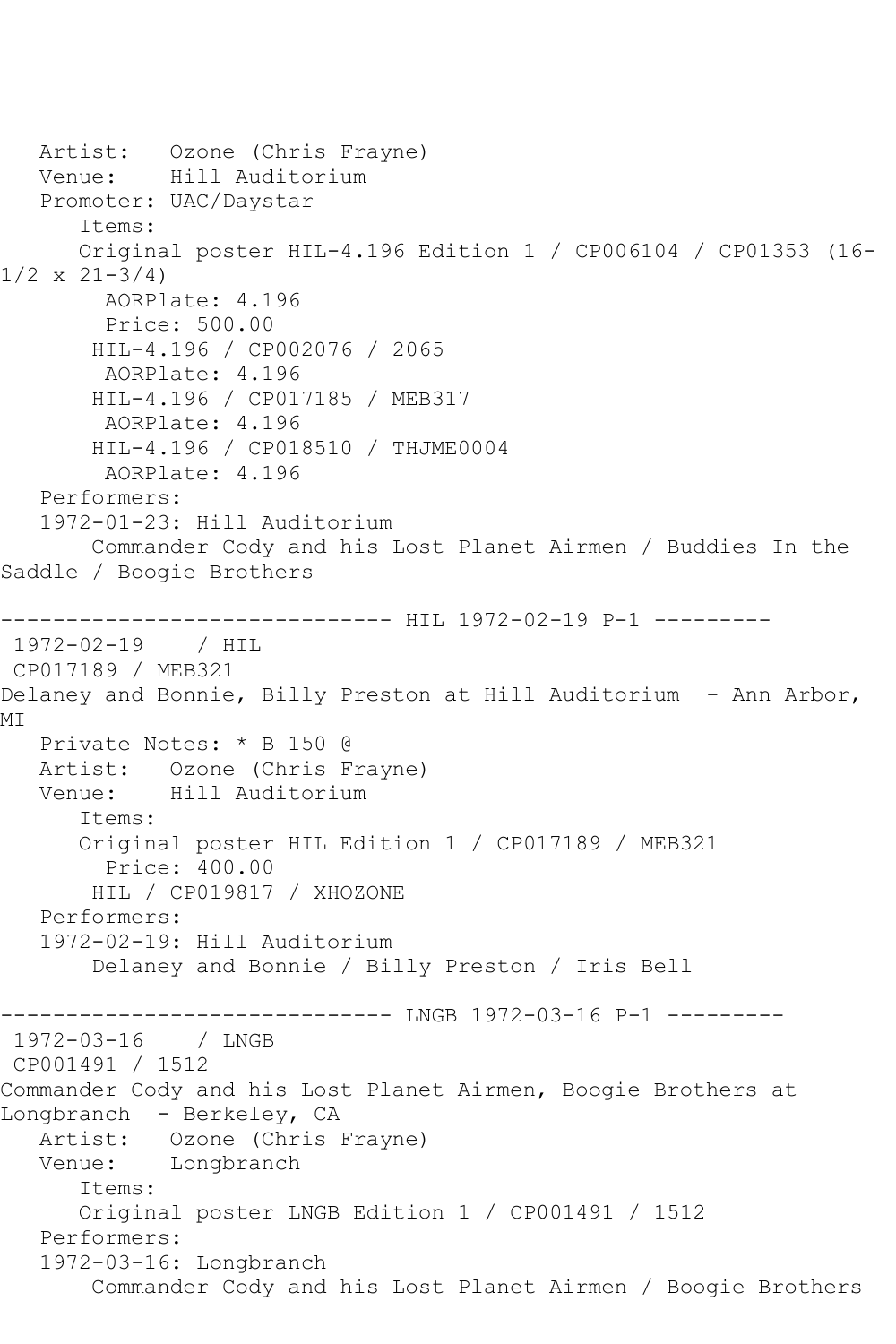------------------------------ LNGB-4.072 1972-03-24 P-1 --------- 1972-03-24 / LNGB 4.072 CP001110 / 1124 Asleep at the Wheel, Commander Cody and his Lost Planet Airmen at Longbranch - Berkeley, CA Notes: This item appears in the Art of Rock book, plate no. 4.072 Artist: Ozone (Chris Frayne) Venue: Longbranch Promoter: Book: Art of Rock Items: Original poster LNGB-4.072 Edition 1 / CP001110 / 1124 AORPlate: 4.072 Performers: 1972-03-24 1972-03-25: Longbranch Asleep at the Wheel / Commander Cody and his Lost Planet Airmen / Boogie Brothers ------------------------------ 1972-04-17 P-1 --------- 1972-04-17 / CP017192 / MEB324 Commander Cody and his Lost Planet Airmen, Cricket Hill at Keene State College Gym - Keene, NH Artist: Ozone (Chris Frayne) Venue: Keene State College Gym Items: Original poster Edition 1 / CP017192 / MEB324 Performers: 1972-04-17: Keene State College Gym Commander Cody and his Lost Planet Airmen / Cricket Hill ------------------------------ 1972-04-18 P-1 --------- 1972-04-18 / CP017191 / MEB323 Commander Cody and his Lost Planet Airmen, Asleep at the Wheel at Chapin Auditorium at Mount Holyoke - Hadley, MI Artist: Ozone (Chris Frayne) Venue: Chapin Auditorium at Mount Holyoke Items: Original poster Edition 1 / CP017191 / MEB323 Performers: 1972-04-18: Chapin Auditorium at Mount Holyoke Commander Cody and his Lost Planet Airmen / Asleep at the Wheel ------------------------------ -4.227 1972-04-18 P-1 --------- 1972-04-18 / 4.227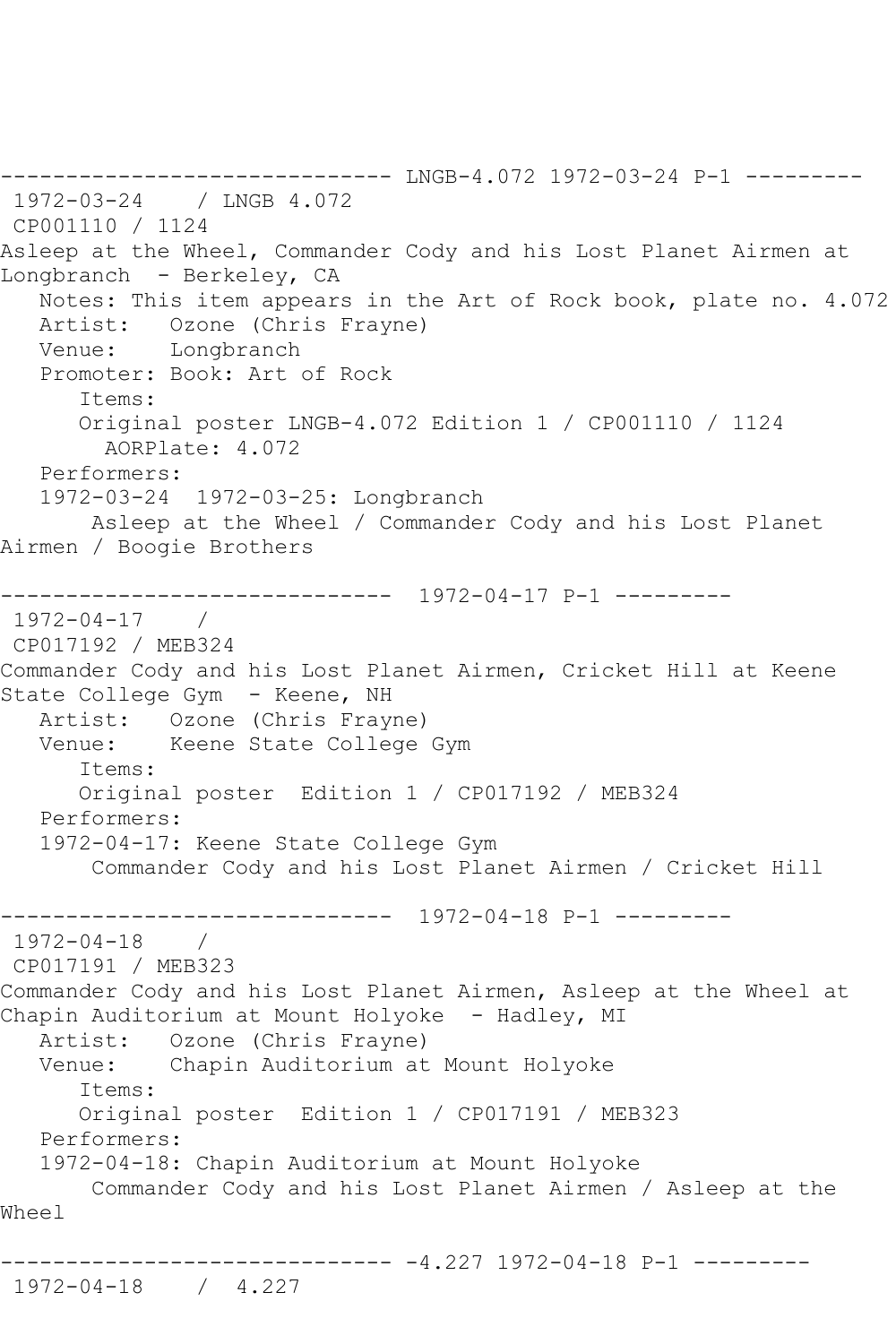```
CP002019 / 2004
Commander Cody and his Lost Planet Airmen, Asleep at the Wheel at 
Chapin Auditorium at Mount Holyoke - Hadley, MI
   Notes: This item appears in the Art of Rock book, plate no. 4.227
   Artist: Ozone (Chris Frayne)
   Venue: Chapin Auditorium at Mount Holyoke
   Promoter: UAC/Daystar
      Items:
      Original poster -4.227 Edition 1 / CP002019 / 2004
        AORPlate: 4.227 
   Performers:
   1972-04-18: Chapin Auditorium at Mount Holyoke
       Commander Cody and his Lost Planet Airmen / Asleep at the 
Wheel
                ------------------------------ 1972-04-24 P-1 ---------
1972-04-24 / 
CP017193 / MEB325
Commander Cody and his Lost Planet Airmen, Asleep at the Wheel at 
Clark University Gym - Worchester, MA
   Artist: Ozone (Chris Frayne)
   Venue: Clark University Gym
      Items:
      Original poster Edition 1 / CP017193 / MEB325
   Performers:
   1972-04-24: Clark University Gym
       Commander Cody and his Lost Planet Airmen / Asleep at the 
Wheel
------------------------------ 1972-05-12 P-1 ---------
1972-05-12 / 
CP017186 / MEB318
Commander Cody and his Lost Planet Airmen, Guardian Angel at Grand 
Valley State College - Grand Valley, MI
   Artist: Ozone (Chris Frayne)
   Venue: Grand Valley State College
      Items:
      Original poster Edition 1 / CP017186 / MEB318
   Performers:
   1972-05-12: Grand Valley State College
       Commander Cody and his Lost Planet Airmen / Guardian Angel
------------------------------ HIL 1972-10-27 P ---------
1972-10-27 / HIL 
CP006108 / CP01357
Commander Cody and his Lost Planet Airmen, John Sinclair at Hill 
Auditorium - Ann Arbor, MI
```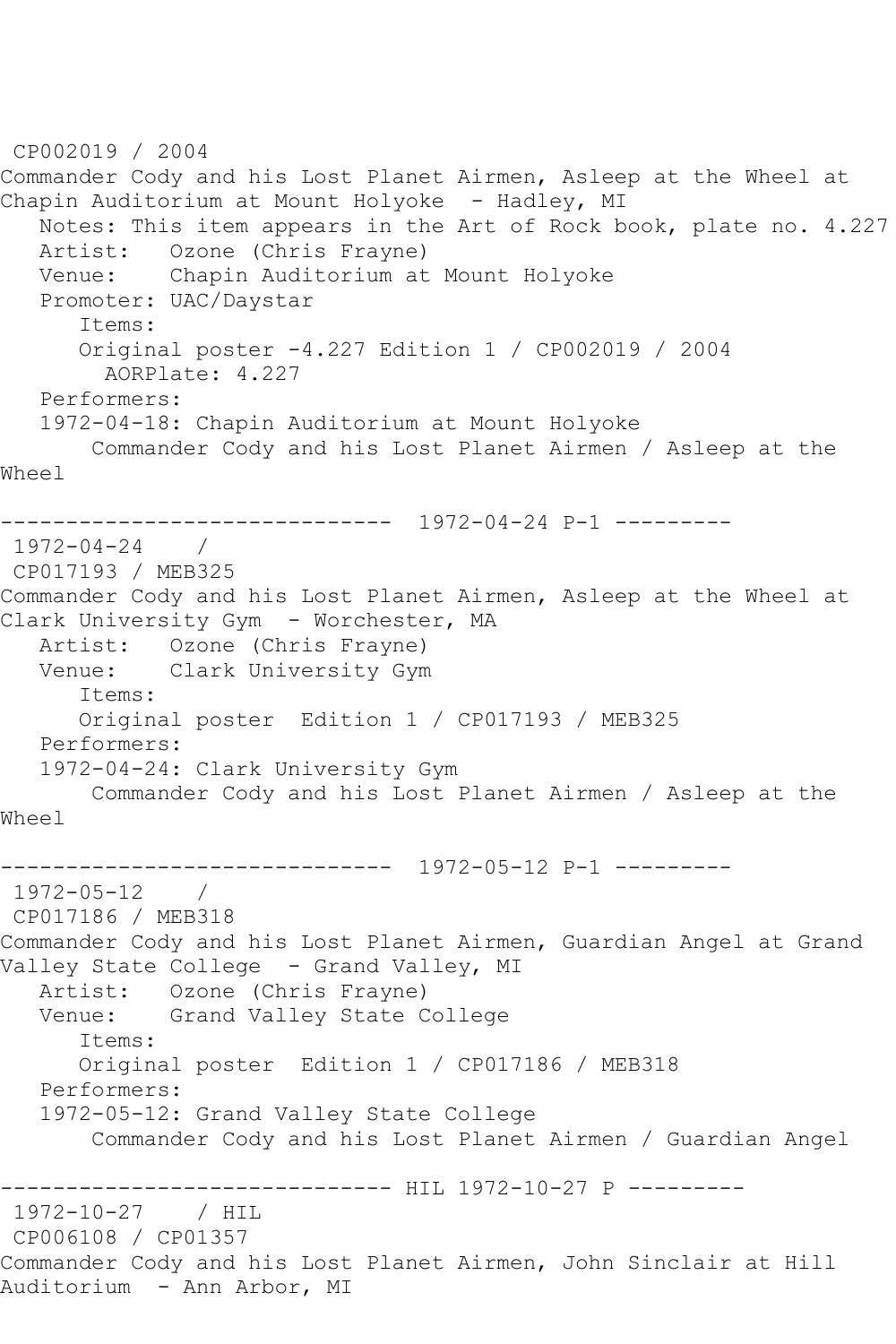Private Notes: Michigan \* CHECK Artist: Ozone (Chris Frayne) Venue: Hill Auditorium Items: Original poster HIL / CP006108 / CP01357 Original poster HIL / CP017190 / MEB322 Original poster HIL Edition 1 / CP017181 / MEB313 Handbill HIL / CP044368 Performers: Hill Auditorium 1972-10-27: Commander Cody and his Lost Planet Airmen / John Sinclair / Mojo Boogie Band / Boogie Brothers / Boogie Woogie Red 1972-10-28: Stevie Wonder / Deliverance ------------------------------ -4.228 1973 P-1 --------- 1973 / 4.228 CP002018 / 2003 Commander Cody and his Lost Planet Airmen, Buzzy Linhart at University of New Haven Gymnasium - New Haven, CT Notes: This item appears in the Art of Rock book, plate no. 4.228 Artist: Ozone (Chris Frayne) Venue: University of New Haven Gymnasium Promoter: University of New Haven Items: Original poster -4.228 Edition 1 / CP002018 / 2003 AORPlate: 4.228 Performers: 1973: University of New Haven Gymnasium Commander Cody and his Lost Planet Airmen / Buzzy Linhart ------------------------------ HIL 1973-10-19 P-1 --------- 1973-10-19 / HIL CP006106 / CP01355 B.B. King, Radio King and his Court of Rhythm at Hill Auditorium - Ann Arbor, MI Private Notes: Michigan \*CHECK Artist: Ozone (Chris Frayne) Venue: Hill Auditorium Items: Original poster HIL Edition 1 / CP006106 / CP01355 HIL / CP017183 / MEB315 Performers: 1973-10-19 1973-10-20: Hill Auditorium B.B. King / Radio King and his Court of Rhythm 1973-10-20: Judy Collins ---------- KPL 1973-10-25 P-1 ---------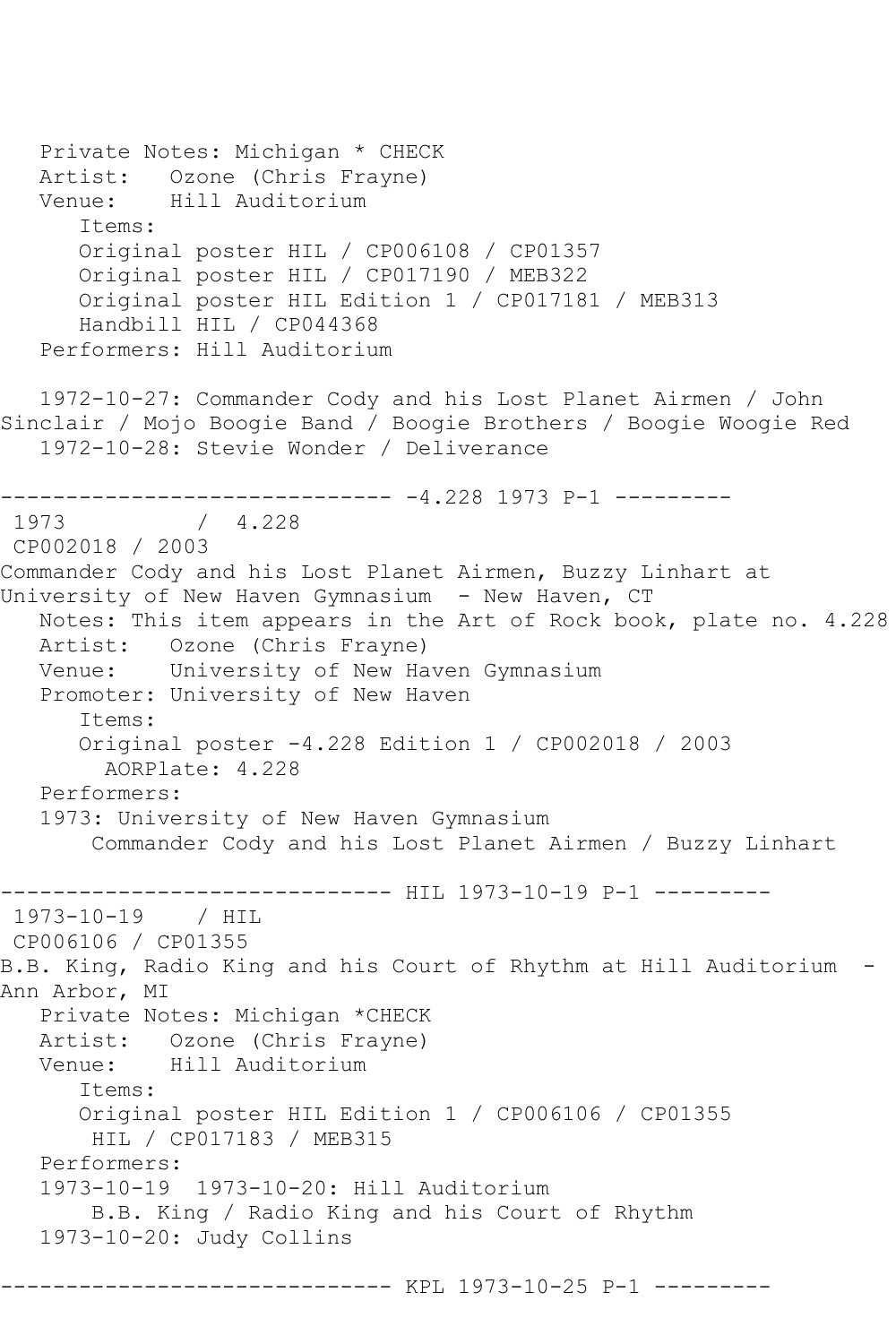```
1973-10-25 / KPL 
CP016988 / MEB126A
Larry Coryell, 11th House at King Pleasure - Ann Arbor, MI
   Notes: Gary Grimshaw: Chris Frain did the drawings. I did the 
word Jazz! At the top. I might have done the layout for this.
  Artist: Gary Grimshaw<br>Venue: King Pleasure
            King Pleasure
       Items:
      Original poster KPL Edition 1 / CP016988 / MEB126A
   Performers:
   1973-10-25: King Pleasure
        Larry Coryell / 11th House / Randy Brecker / Mike Mandel / 
Alfonse Mouzon / Danny Triband
   1973-10-26 1973-10-27: Mose Allison
   1973-11-01 1973-11-03: Lonnie Liston Smith
------------------------------ BLP 1974-05-01 P-1 ---------
1974-05-01 / BLP 
CP016880 / MEB081B
Muskadine Blues Band, Okra at Blind Pig, Ann Arbor - Ann Arbor, MI
   Notes: Gary Grimshaw: All Chris Frayne (Ozone).
   Artist: Ozone (Chris Frayne)
   Venue: Blind Pig
       Items:
      Original poster BLP Edition 1 / CP016880 / MEB081B
   Performers: Muskadine Blues Band
   1974-05-01 1974-05-02: Blind Pig
       Okra
   1974-05-03 1974-05-04: Infinite Sound
   1974-05-05: Silk Purse
   1974-05-08: Okra
   1974-05-09: John Nicholas
   1974-05-10 1974-05-11: Johnny Littlejohn / Vipers
   1974-05-12: Silk Purse
   1974-05-14: Friends Road Show
   1974-05-15: Okra
   1974-05-16: John Nicholas
   1974-05-17 1974-05-18: Baseball Bill
   1974-05-19: Silk Purse
   1974-05-21: Friends Road Show
   1974-05-22: Okra
   1974-05-23: Peter Bowen
   1974-05-24 1974-05-25: Vipers
   1974-05-26: Silk Purse
   1974-05-28: Friends Road Show
   1974-05-29: Okra
   1974-05-30: John Nicholas
```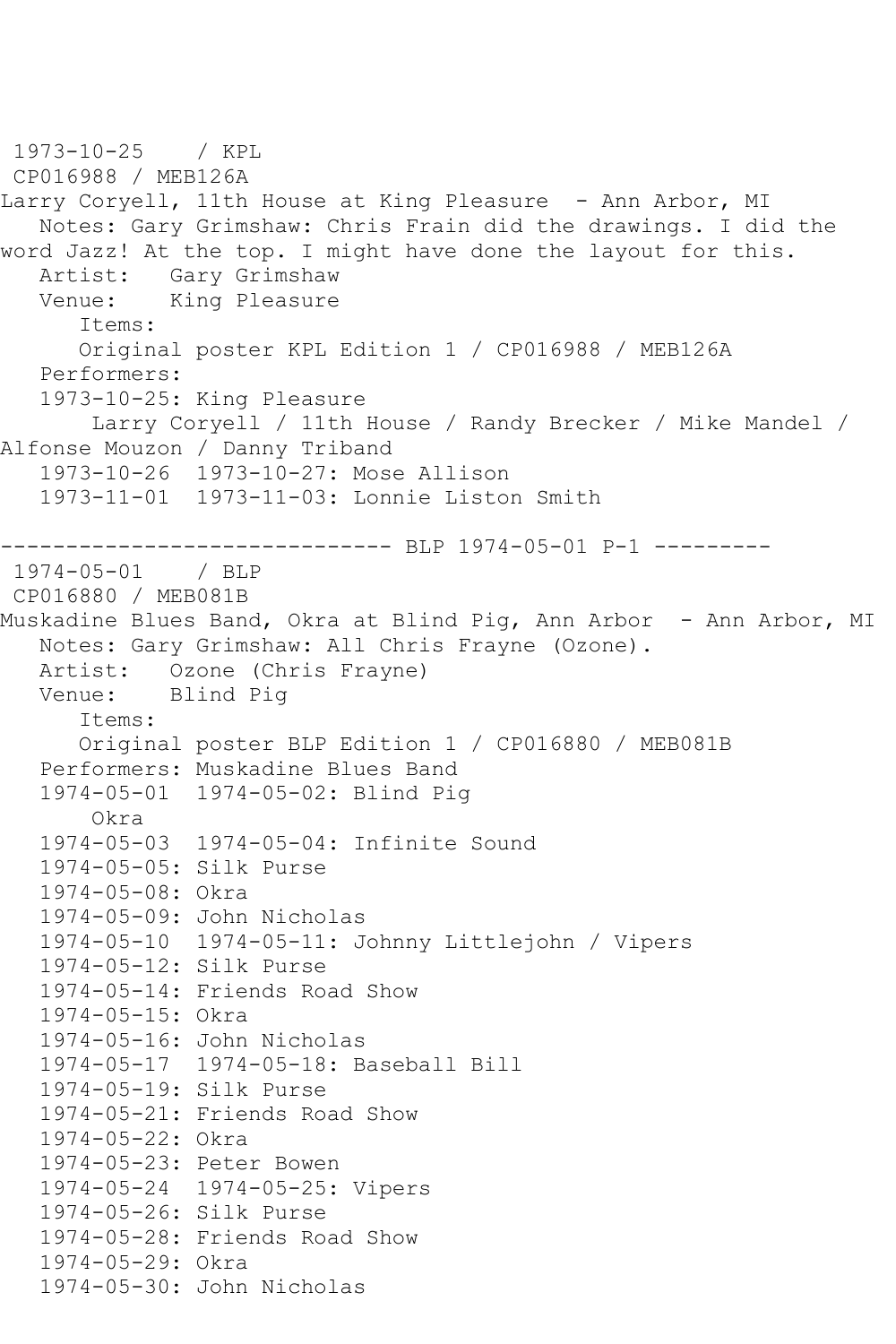------------------------------ -4.197 1974-05-07 P-1 --------- 1974-05-07 / 4.197 CP001186 / 1197 Leon Russell, Commander Cody and his Lost Planet Airmen at Memorial Coliseum Notes: This item appears in the Art of Rock book, plate no. 4.197 Artist: Ozone (Chris Frayne) Venue: Memorial Coliseum Promoter: WMEE Items: Original poster -4.197 Edition 1 / CP001186 / 1197 (14-1/2 x 20) AORPlate: 4.197 Performers: 1974-05-07: Memorial Coliseum Leon Russel / Commander Cody and his Lost Planet Airmen / New Riders of the Purple Sage ------------------------------ 1974-05-08 P-1 --------- 1974-05-08 / CP017188 / MEB320 New Riders of the Purple Sage, Commander Cody and his Lost Planet at Fort Wayne Coliseum - Fort Wayne, IN Artist: Ozone (Chris Frayne) Venue: Fort Wayne Coliseum Items: Original poster Edition 1 / CP017188 / MEB320 Performers: 1974-05-08: Fort Wayne Coliseum New Riders of the Purple Sage / Commander Cody and his Lost Planet Airmen ------------------------------ 1974-05-11 P-1 --------- 1974-05-11 / CP016723 / MEB004A New Riders of the Purple Sage, Commander Cody and his Lost Planet at Grand Valley State College - Grand Valley, MI Artist: Ozone (Chris Frayne) Venue: Grand Valley State College Items: Original poster Edition 1 / CP016723 / MEB004A Performers: 1974-05-11: Grand Valley State College New Riders of the Purple Sage / Commander Cody and his Lost Planet Airmen

1974-05-31: John Nicholas